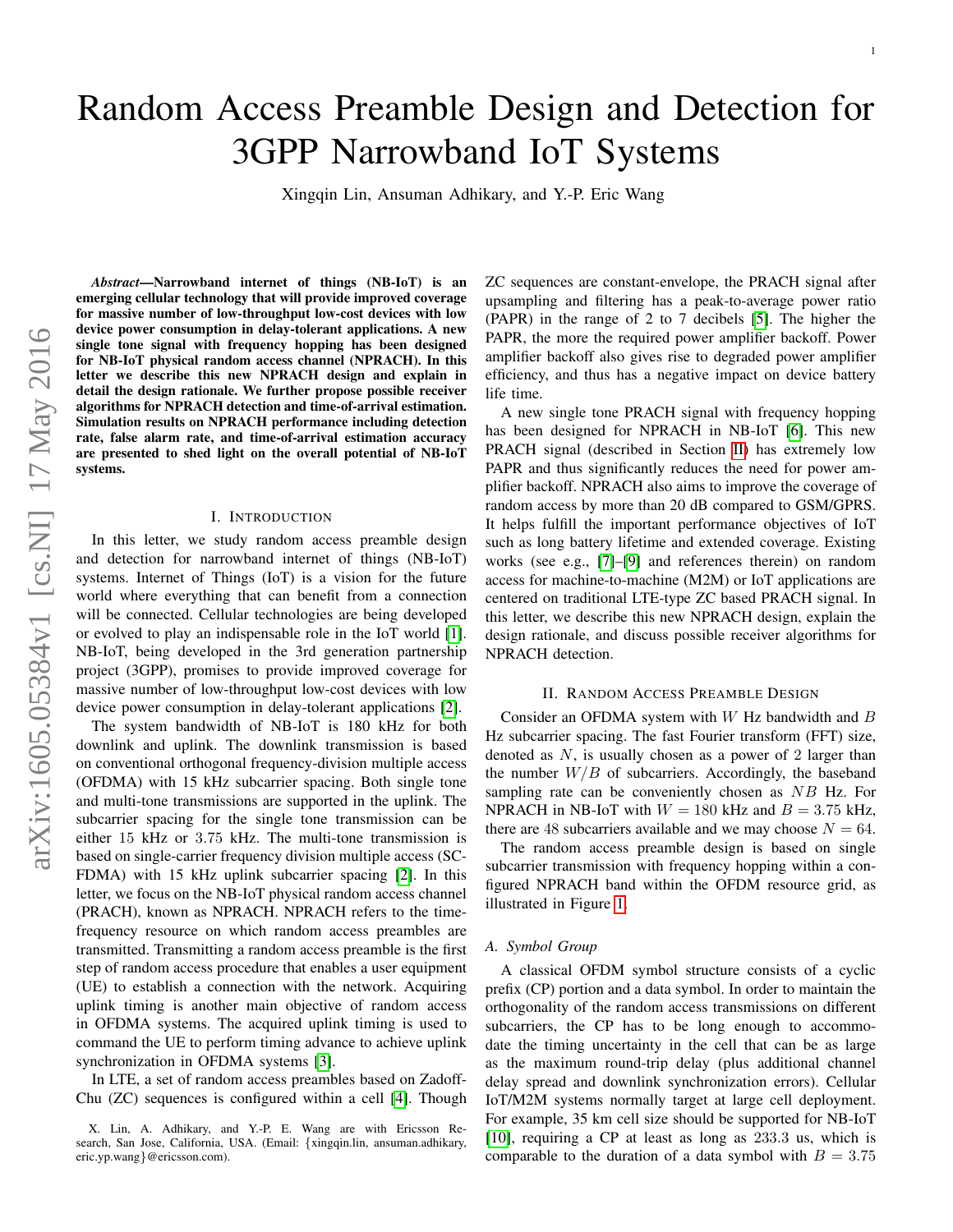<span id="page-1-0"></span>

Fig. 1: Illustration of 3GPP NB-IoT physical random access channel design.

kHz subcarrier spacing. To reduce the relative CP overhead, we can repeat each N-sample OFDM symbol  $\xi$  times, and then add a single CP of  $N_{cp}$  samples. As a result, the length of the composite symbol is  $N_{cp} + \xi N$  samples. The larger the number  $\xi$  of repetitions, the smaller the CP overhead. The value of  $\xi$  however should be kept small enough such that the effect of channel variation is negligible within  $N_{cr} + \xi N$ samples. Otherwise, undesirable inter-carrier interference (ICI) would arise.

To avoid confusion with the classical notion of OFDM symbol, we refer to the composite symbol composed of  $N_{cp} + \xi N$ samples as a *symbol group*. Note that, when  $\xi = 1$ , the symbol group structure reduces to the classical OFDM symbol structure. A random access preamble consists of  $L$  symbol groups and uses one subcarrier at every symbol group for transmission. The length  $L$  of the preamble is determined by the target operating signal-to-noise ratio (SNR) or equivalently, the target maximum coupling loss (MCL) in the networks. Note that NB-IoT supports different coverage classes up to 164 dB MCL. The networks can configure different values of L to cater for different coverage requirements.

In NPRACH, two CP lengths are specified: 266.7 us and 66.7 us. One example usage of the CP lengths may go as follows. The long CP of 266.7 us is used for large cells with radii in the range  $8 - 35$  km, and the short CP of 66.7 us is used for cells with radii smaller than 8 km. The number  $\xi$  of symbols in a symbol group is specified to be 5 [\[6\]](#page-3-5).

## *B. Hopping Pattern*

A prominent feature of NPRACH is the hopping pattern design, which is illustrated in Figure [1.](#page-1-0) We can see that the hopping consists of both inner layer fixed size hopping and outer layer pseudo-random hopping. Outer layer pseudorandom hopping is applied between groups of 4 symbol groups. Inner layer fixed size hopping is applied within every 4 symbol groups.

• First level single-subcarrier hopping is used between the first and the second and between the third and the fourth symbol groups. Further, the two single-subcarrier hoppings are mirrored, i.e., if the first hopping is "UP", the second hopping is "DOWN", and vice versa.

• Second level 6-subcarrier hopping is used between the second and the third symbol groups.

The rationale behind the hopping pattern of NPRACH will become clear after we go through preliminary analysis in Section [III-A.](#page-1-1) For the sake of description, we consider a generic hopping pattern. Specifically, denote the subcarrier index used by symbol group m as  $\Omega(m), m = 0, ..., L - 1$ , where  $\Omega(\cdot)$  is a generic mapping from symbol group index to the subcarrier index. The specific form of  $\Omega(m)$  is determined by the adopted hopping pattern, e.g. the multi-level hopping adopted in NPRACH.

## III. DESIGN RATIONALE EXPLAINED

## <span id="page-1-2"></span><span id="page-1-1"></span>*A. Preliminary Analysis*

Without loss of generality we assume  $\xi = 1$  in the following analysis. We will bring back the role of  $\xi$  later. Denote by  ${u[m]}_{m=0}^{L-1}$  the sequence of a random access preamble. The baseband equivalent digital-domain signal for the random access preamble transmission can be written as

$$
s[n;m] = \frac{\sqrt{E}}{N} \sum_{k} S[k;m] e^{j2\pi \frac{k}{N}n}, n = -N_{cp}, ..., N-1,
$$

where  $s[n; m]$  denotes the *n*-th time-domain sample of the *m*th symbol group,  $E$  denotes the transmit energy per sample, and  $S[k;m]$  denotes the symbol on the k-th subcarrier during the  $m$ -th symbol group.

For the narrow random access hopping range that is not larger than 45 kHz in a NB-IoT system, the channel can be sufficiently modeled as a one-tap channel. Denoting by  $h[n; m]$ the channel coefficient at the  $n$ -th time-domain sample of the  $m$ -th symbol group,

$$
h[n;m] = a[m]\delta[n],\tag{1}
$$

where  $a[m]$  is the channel gain at the m-th symbol group. The implicit assumption in the channel model is that the channel is invariant within one symbol group. This is a common assumption for OFDM transmissions.

Denote by D the round-trip delay, i.e., time-of-arrival (ToA), to be estimated by the base station (BS) for timing advance command. We assume that by design the CP is long enough to cover the maximum round-trip delay, and thus  $D \in [0, N_{cp} -$ 1]. Accordingly, the *n*-th sample of the *m*-th symbol group at the receiver is given by

$$
y[n;m] = a[m] \frac{\sqrt{E}}{N} e^{j2\pi\Delta f(n-D+m(N_{cp}+N))}
$$

$$
\times \sum_{k} S[k;m] e^{j2\pi \frac{k}{N}(n-D)} + v[n;m], \qquad (2)
$$

where  $\Delta f$  is the residual carrier frequency offset (CFO) normalized by the sampling rate NB, and  $v[n; m]$  is a complex additive white Gaussian noise (AWGN) with zero mean and variance  $N_0$ , i.e.,  $v[n;m] \sim \mathcal{CN}(0,N_0)$ . The residual CFO may be due to imperfect carrier frequency estimation in the downlink cell search.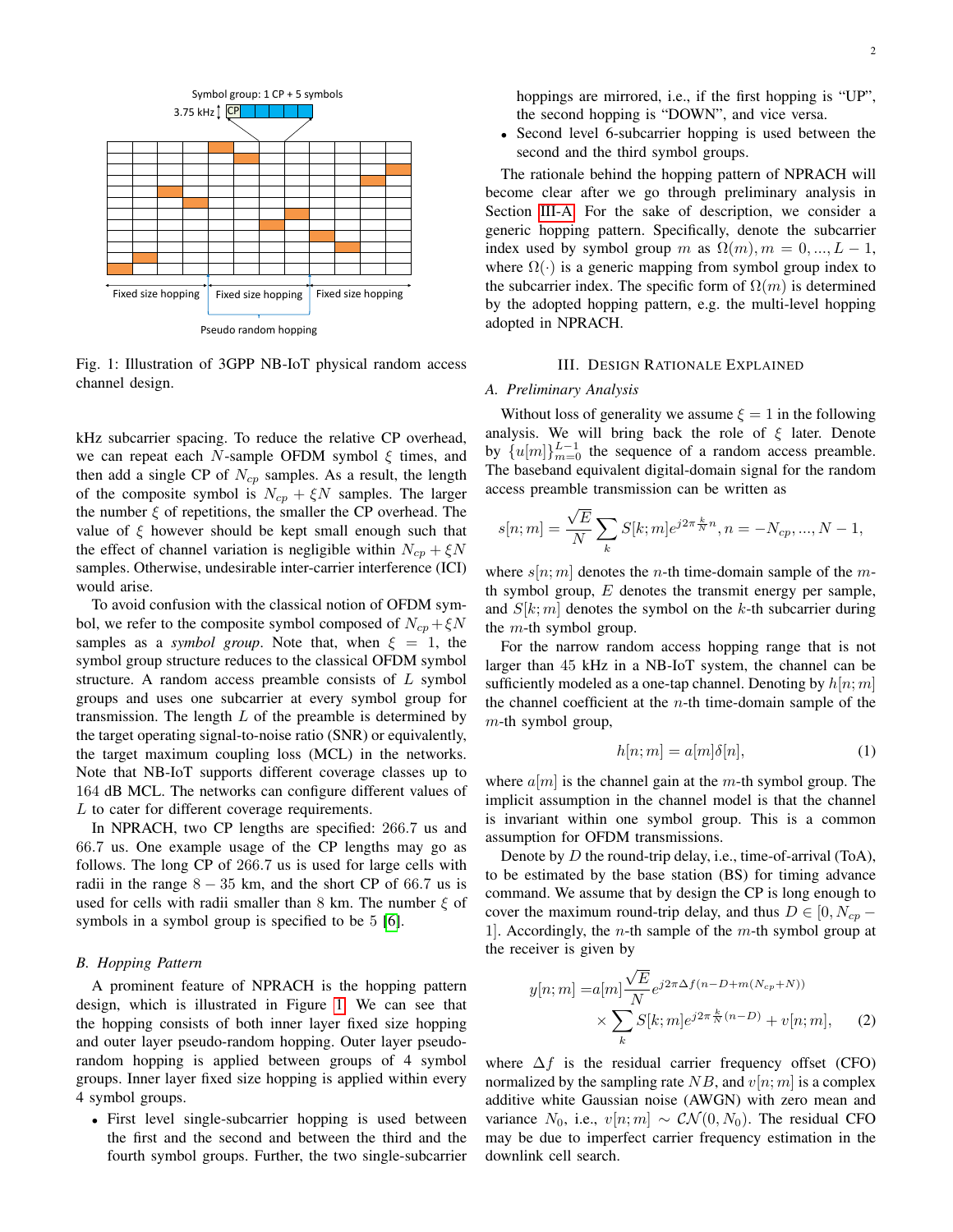For each symbol group with  $\xi = 1$ , the receiver discards the first  $N_{cp}$  samples and performs a FFT on the remaining N samples. At symbol group m, if  $\ell = \Omega(m)$ , it can be shown that the received symbol on the l-th subcarrier at symbol group  $m$  is given by

$$
Y[\ell;m] = B(\Delta f, D)a[m]u[m]e^{j2\pi\Delta fm(N_{cp}+N)}e^{-j2\pi\frac{\pi(m)}{N}D} + V[\ell;m],
$$
\n(3)

where

$$
B(\Delta f, D) = \sqrt{E} \frac{\sin(N\pi\Delta f)}{N\sin(\pi\Delta f)} e^{j2\pi\Delta f(\frac{N-1}{2} - D)}.
$$
 (4)

It is straightforward to extend [\(3\)](#page-2-0) with  $\xi = 1$  to the more general case with  $\xi \geq 1$ . The difference is that the BS receives  $\xi$  symbols for every symbol group. With a slight abuse of notation, the  $i$ -th received symbol in symbol group  $m$  is given by

$$
\tilde{y}[i;m] = B(\Delta f, D)a[m]u[m]e^{j2\pi\Delta f(m(N_{cp} + \xi N) + iN)}
$$

$$
\times e^{-j2\pi \frac{\Omega(m)}{N}D} + \tilde{v}[i;m].
$$
\n(5)

# *B. Design Rationale of NPRACH Frequency Hopping*

Now we are in a position to discuss the rationale behind NPRACH hopping pattern, which is illustrated in Figure [1.](#page-1-0) From Eq.  $(5)$ , it can be seen that the effect of ToA D is captured in the term  $e^{-j2\pi \frac{\Omega(m)}{N}D}$ . With hopping (i.e., varying  $\Omega(m)$ ) the phases vary across symbol groups. Therefore, the BS can estimate ToA by processing the phases of the received symbols. Some remarks on  $e^{-j2\pi \frac{\Omega(m)}{N}D}$  are in order.

- Since the phase difference of two adjacent received symbol groups m and  $m + 1$  due to hopping is proportional to the hopping distance  $|\Omega(m + 1) - \Omega(m)|$ , choosing a larger hopping distance provides a finer resolution for ToA estimate and thus better estimation accuracy.
- The phase difference of two adjacent received symbol groups m and  $m + 1$  due to hopping is prone to  $2\pi$ phase ambiguity, which may cause ambiguity in the ToA estimation. To avoid the  $2\pi$  phase ambiguity, a larger hopping step  $|\Omega(m+1) - \Omega(m)|$  reduces the ToA estimation range, which in turn translates into smaller cell sizes that can be supported.

From the above remarks, it seemed there was a design tradeoff between ToA estimation range and accuracy when choosing the frequency hopping steps. This issue can be resolved with multi-level frequency hopping patterns that include both small and large step hopping. In particular, the design rationale of NPRACH hopping is as follows.

- Singe-subcarrier hopping ensures large enough ToA estimation range for NB-IoT target cell sizes (up to 35 km).
- Six-subcarrier and pseudo random hopping improve ToA estimation accuracy.
- Pseudo random hopping brings in additional system level benefits including reduced inter- and intra-cell interference, reduced vain responses to preamble transmissions in neighboring cells, etc.

With the multi-level frequency hopping, NPRACH design supports large ToA estimation range (which is needed for large cell size) while enabling acceptable ToA estimation accuracy at the BS.

# IV. RECEIVER ALGORITHMS

<span id="page-2-0"></span>Based on the results and discussions in Section [III,](#page-1-2) here we discuss how the BS can detect the random access preamble and estimate the ToA. We start with ToA estimation and then utilize the corresponding ToA estimation statistic to detect the presence of the preamble.

Generally speaking, the task of ToA estimation is to estimate D from the  $\xi L$  observations  $\{\tilde{y}[i;m]\}$  in the presence of additive noise and  $L + 1$  additional unknown parameters:  ${a[m]}_{m=0}^{L-1}$  and  $\Delta f$ . In the initial random access, the BS normally does not have *a priori* knowledge about the channel. Therefore, a joint estimator of all the parameters including D,  ${a[m]}_{m=0}^{L-1}$ , and  $\Delta f$  would lead to too high complexity to be of practical use

<span id="page-2-1"></span>To overcome this difficulty, we make the simplifying approximation of a block fading model:  $\{a[m]\}_{m=0}^{L-1}$  do not change in a block of Q symbol groups but change independently over the blocks. We choose  $Q$  such that the number  $L/Q$  of blocks is an integer. Mathematically, denoting by  $\tilde{a}_q$ the nominal channel coefficient for block  $g$ , we have

$$
a[m] \equiv \tilde{a}_g, \quad \forall m = gQ, ..., (g+1)Q-1,
$$
 (6)

and  $\{\tilde{a}_g\}_{g=0}^{L/Q-1}$  are independent. Note that this is not a requirement on the system but an assumption in the algorithm used by the BS.

With the block fading assumption, the ToA and residual CFO can be jointly estimated as follows.

<span id="page-2-2"></span>
$$
(D^*, \Delta f^*) = \arg \max_{D, \Delta f} J(D, \Delta f)
$$

$$
= \arg \max_{D, \Delta f} \sum_{g=0}^{L/Q-1} \left| J_g(D, \Delta f) \right|^2, \qquad (7)
$$

where

$$
J_g(D, \Delta f) = \sum_{m=gQ}^{(g+1)Q-1} \sum_{i=0}^{\xi-1} \tilde{y}[i; m] u^*[m]
$$
  
 
$$
\times e^{-j2\pi \Delta f(m(N_{cp} + \xi N) + iN))} e^{j2\pi \frac{\Omega(m)}{N}D}.
$$
 (8)

The above rule [\(7\)](#page-2-2) of joint ToA and residual CFO estimation is intuitive. The estimate  $(D^*, \Delta f^*)$  is the one that yields the maximum correlation of the transmitted preamble symbols and the received symbols whose phase shifts due to ToA and residual CFO are corrected by the estimate. Note that the estimation rule [\(7\)](#page-2-2) takes the form of two-dimensional discretetime Fourier transform (DTFT). As a result, the search for  $(D^*, \Delta f^*)$  can be efficiently carried out in the frequency domain by utilizing an FFT.

Assuming a joint estimate  $(D^*, \Delta f^*)$  has been obtained, we next discuss how to determine the presence of the preamble. In LTE, the BS correlates the received signal with a hypothesis of Zadoff-Chu sequence based random access preamble [\[3\]](#page-3-2). If the correlation result exceeds some predetermined threshold, the BS declares the presence of the preamble; otherwise, the BS declares that the preamble is not present. Similar approach can